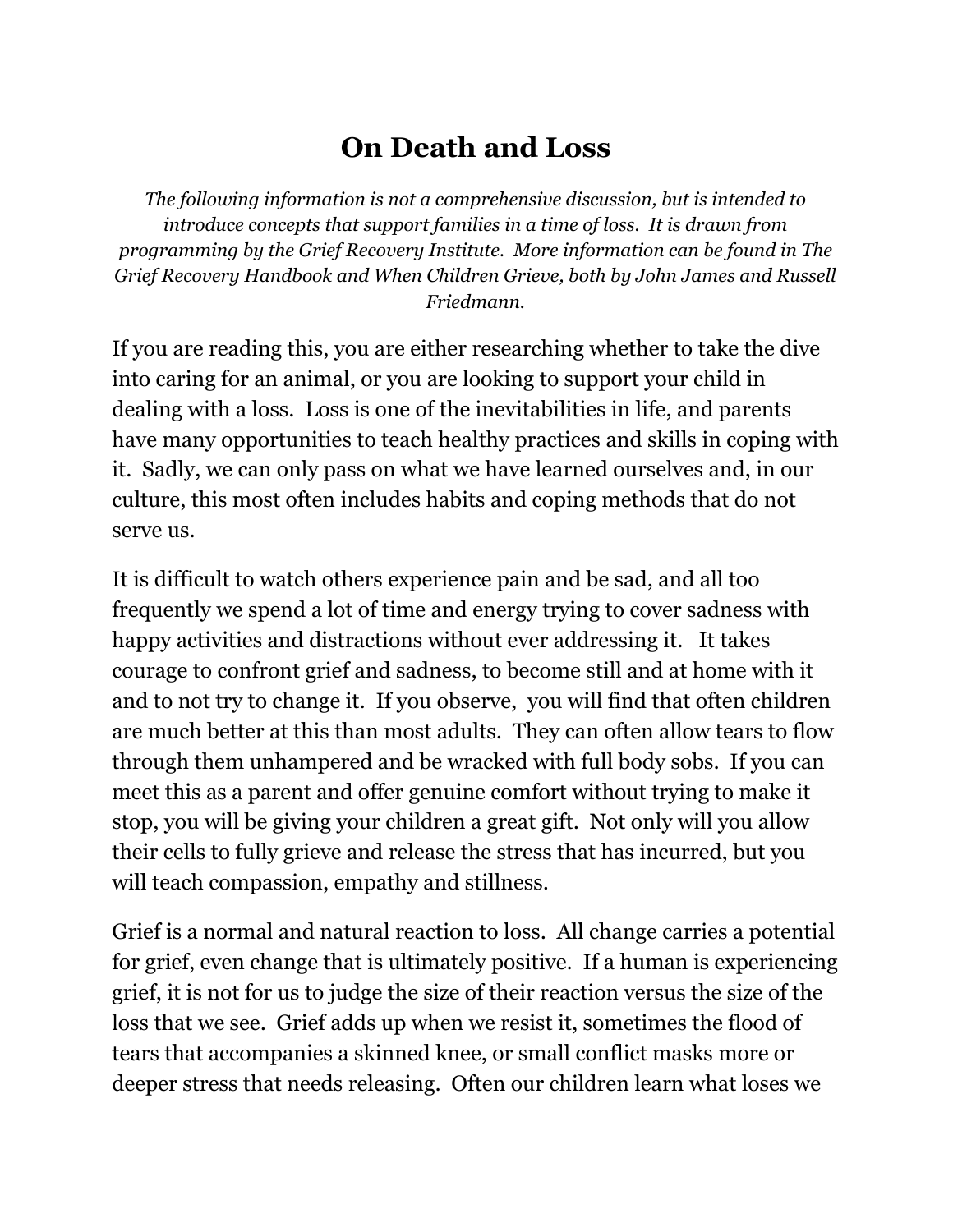consider valid and they bring on the tears that they have accumulated when these occur. In this time of pandemic, when their lives have been turned upside down by change, their little bodies are storing lots of stress and grief.

When encountering grief from another, try to avoid inserting anything new into the space (like your own judgment, fears, or annoyance). Try instead to allow, accept, find stillness, breathe. We often try to feed (quite literally: Don't cry, have a cookie.), avoid or distract grief, these are temporary fixes. These don't ultimately help. When we don't allow tears to be in the space with us, we unintentionally invalidate the person who is sad. We inadvertently send the message: "You are OK or better when you are happy and kind. You are not OK when you are sad, scared or angry. Please get happy or let's distract you until you can be happy." As our losses accumulate, there is a very good chance that some will become too big to apply this to and if we have not helped our children to be comfortable or OK with themselves when they are grieving, then we have done nothing to support them in finding a way to move beyond pain and loss.

Dwelling on pain is often the result of not being heard. It can help to acknowledge the emotions before you address the facts of the story. Listen with your heart, not your head. Allow your child to express all emotions without judgment, criticism or analysis. Don't try to tell them how they feel, or should feel. If you are directly affected by the loss that has affected your child, be authentic about your own grief. It can help to avoid telling how to, or how not to feel (e.g. "Don't feel scared or sad").

When dealing with the death of a pet or an animal in your care, it can be helpful to talk about the relationship. In Grief Recovery we look into three types of communications that tend to help with completion: apologies, forgiveness and significant emotional statements (strong memories).